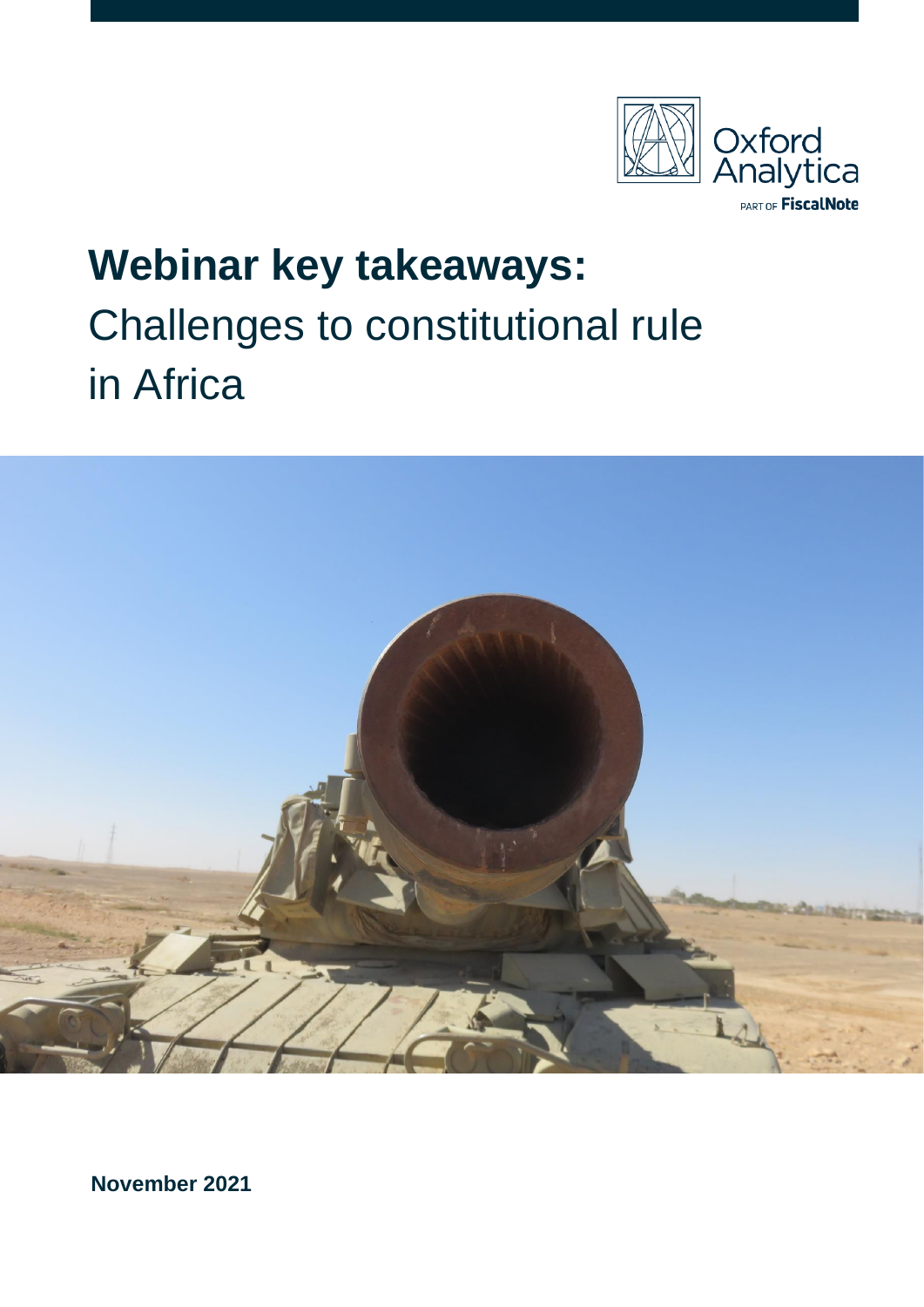### **Introduction**

The African continent has been the scene for insurgencies, mass protests and creeping authoritarianism. This isn't a new phenomenon – of the 37 coups in the world since 1990, 29 were in Africa. But there is increasing instability: since August 2020, five coups and at least three attempts have been recorded.

Multiple armed groups and militias challenge state authority and legitimacy in various African states. Responses to these threats have failed to sustainably resolve them, and in some cases, state actions themselves may lie at the root of the problem.

In our recent webinar, 'Challenges to constitutional rule in Africa', members of Oxford Analytica's Expert Network explored the factors undermining state authority in Africa. The following details the highlights of the discussion.

### What accounts for the growing challenges to state authority and legitimacy across Africa?

Africans are increasingly dissatisfied with the quality of their democracies. Polling data from agencies such as Afrobarometer show steady support for democracy as a principle. There is also evidence that democracy can deliver in the long-term – democracy in Cape Verde and Seychelles, for example, has consistently delivered desired stability.

However, elsewhere factors are combining to undermine democracy in Africa, giving coup leaders the opportunity to take unconstitutional action and further weakening political institutions. Our panellists considered the triggers for unrest:

1. There remain large portions of the continent where state authority is weak, with state performance in many countries not improving since the 1980s. Governments, in countries like Mali, Guinea and Zimbabwe, are nominally elected but then attempt to extend their term, or run lowquality elections, thereby undermining their legitimacy. This has led to mass protests against democratically elected governments and growing frustration with leaders in power.

Even in countries with fair elections, there is often very little meaningful democratic choice. In 'a choiceless democracy', popular dissatisfaction breeds opportunities for unscrupulous leaders or the military to take undemocratic actions.

2. Democracy cannot deliver change at the speed that the continent's younger population want to see (half are under 25 years old). This intensifies the strong mismatch between expectations and what democracy can offer, further challenging state authority.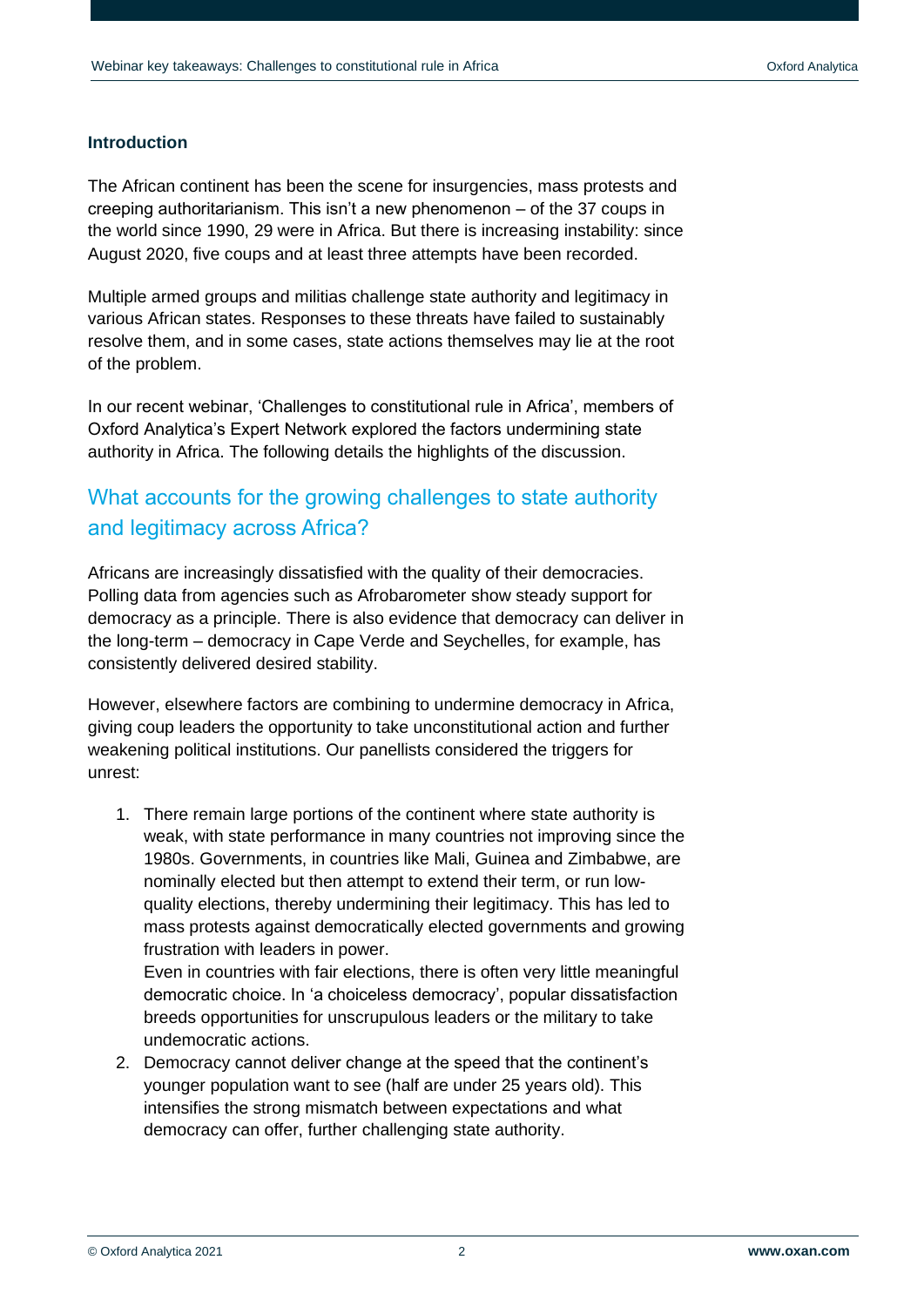- 3. COVID-19 has undermined economic growth. The pandemic's economic and social repercussions have been dramatic and have led to a significant and sudden increase in poverty and economic discontent. This has had a disruptive impact for all governments but has particularly increased risks of authoritarian reactions in countries where there was already a risk.
- 4. Coups beget coups: 41% of the African countries that have had a coup since 1990 have had a second one. The military in these countries is used to being in power, and political institutions are generally relatively weak. In Guinea, for example, President Alpha Condé was recently removed from power in a coup. He also came to power in an election following a coup. In this context, declining democratic legitimacy intertwines with a history of military rule and military intervention in politics.
- 5. Actions of outsiders in African politics, particularly those providing security assistance, play indirect roles in exacerbating instability in the political environment. Foreign financial aid often empowers security services that develop interests of their own that then continue to play an outsized role in the country's politics. In the past year alone, four out of the five coups -- and one attempt -- occurred in countries that are key to Western security interests and are major recipients of Western security aid.

There are discussions in Washington about reducing assistance given to the military in African countries that are in conflict or at least attaching more conditionalities to the aid.

Even though the region is prone to coups, there is no reason to think that every country across Africa is at risk; many have domestic political contexts that make coups quite unlikely, even if factors such as declining democracy or economic difficulty also affect those environments. Fewer historical coups and weaker military in countries like Mozambique and Ethiopia, for example, reduce the probability of coups here.

## Which countries are at the greatest risk of coups in the medium term?

There is a set of countries that have been major recipients of international assistance, which has given the military a bigger seat at the cabinet than it had before. Niger, the Central African Republic, Burkina Faso, Mauritania, countries in the Sahel region and potentially Zimbabwe are all at risk of coups. Cameroon is also potentially exposed, because of its ailing president and a military that is very unhappy with its current situation. And Rwanda where there is a powerful military and little clear answer as to what will happen after long-serving President Paul Kagame goes. The Democratic Republic of the Congo may also be at risk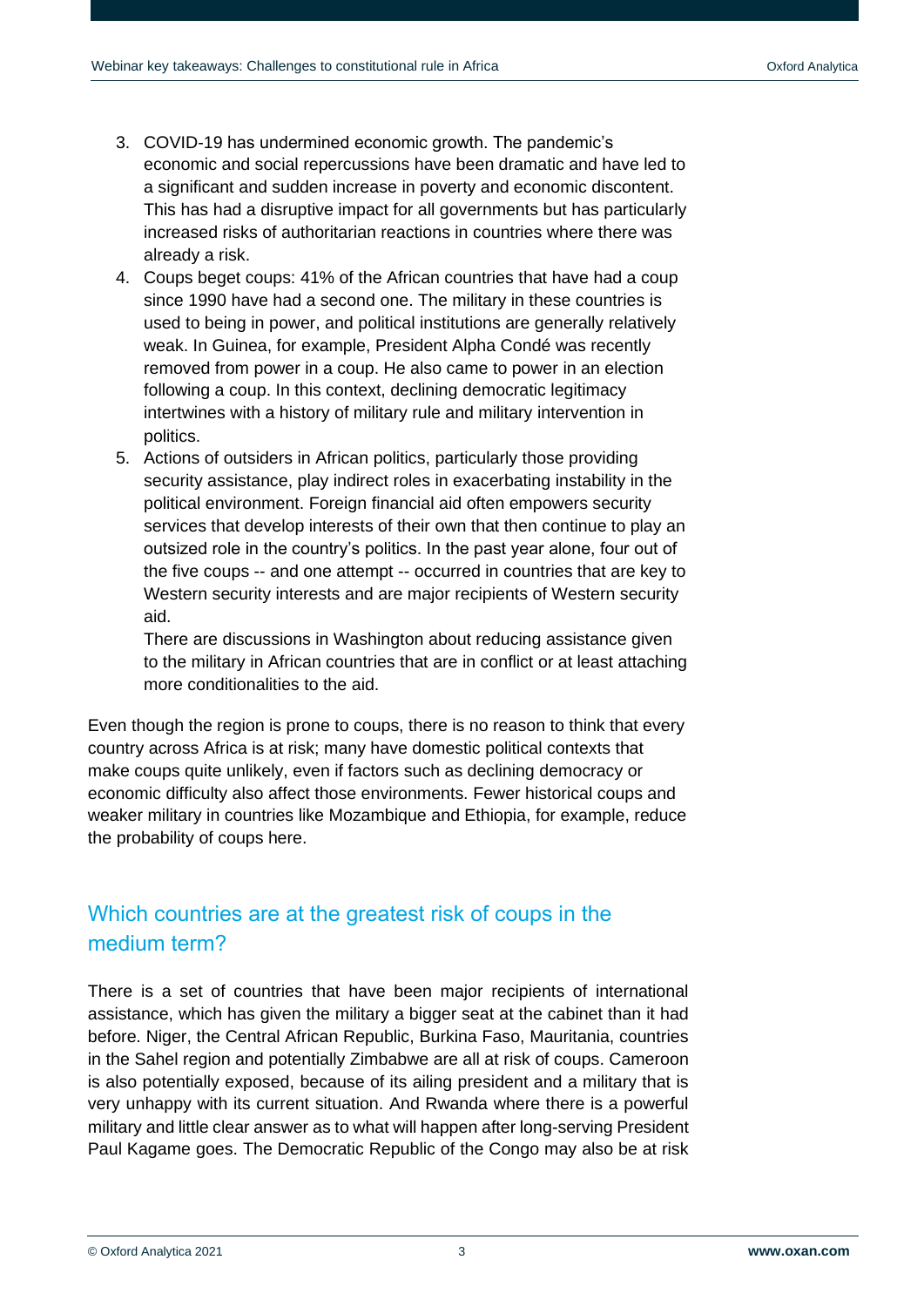given the potential power play between the current president and former President Joseph Kabila.

In addition, countries that have had a first coup since 1990 are at increased risk of more. This would include Algeria, Comoros, Chad, Egypt, Gambia, Guinea, Guniea-Bissau, Lesotho and Tunisia. Nigeria shares a history of coups since 1990, but the risk of unrest may be limited as from 2000, its military leadership has been integrated into civilian patronage networks to avoid such situations. So far, the strategy has worked.

In Sudan, meanwhile, the military seized power at the end of October 2021. If domestic pressure against the coup continues and is matched with increasing pressure from the international community (including withdrawal of support from the military), it could make a difference. But the military fears repercussions for crimes, which could drive resistance to a democratic transition.

Beyond Africa, there arguably has not been a sufficiently robust international condemnation and response to recent coups to deter would-be junta leaders from new attempts in areas at risk.